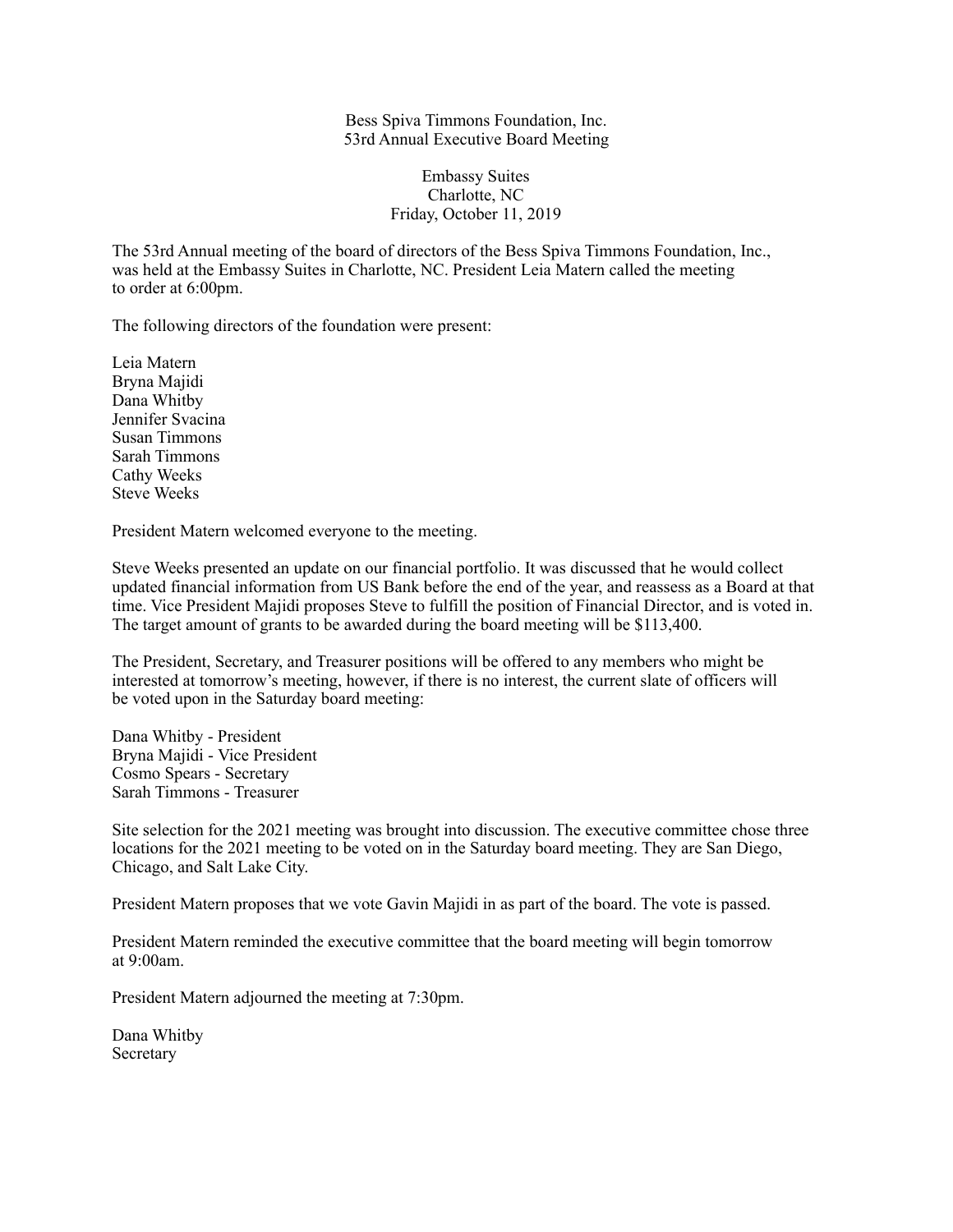Bess Spiva Timmons Foundation, Inc. 53rd Annual Board Meeting Embassy Suites Charlotte, NC Saturday Session October 12, 2019

The 53rd annual meeting of the Bess Spiva Timmons Foundation, Inc., a Missouri not for profit corporation was held at the Embassy Suites in Charlotte, North Carolina, on Saturday, October 12, 2019.

The following directors and members of the corporation were present:

| Leia Matern            | Cosmo Spears       |
|------------------------|--------------------|
| Dana Whitby            | Tim Spears         |
| Jennifer Svacina       | Louise Spears      |
| Susan Timmons          | <b>Steve Weeks</b> |
| Sarah Timmons          | Cathy Weeks        |
| <b>Gregory Timmons</b> | Darci Spillman     |
| Bryna Majidi           | Gavin Majidi       |
| Jon Whitby             |                    |

President Matern welcomed everyone to the meeting. She took a moment to acknowledge that it is Gommie's birthday, as well as Gary's, and what an honor it is to be in this family foundation. She recognized Gavin as the first member of the next generation to enter the foundation membership.

The slate of officers for 2020 was voted upon, approved, and is as follows:

President - Dana Whitby Vice President - Bryna Majidi Secretary - Cosmo Spears Treasurer - Sarah Timmons

The office of Vice President will remain for another year.

President Matern made a motion to approve the minutes from the 2018 meeting. It was approved.

President Matern provided the members with the foundation website username and password. She reminded the members that minutes may be found on the website, and last year's were also sent via email.

President Matern passed around the membership list and a copy of the family tree for review and update.

President Matern gave a summary of the executive meeting from last night. The executive board has decided that we will ask USBank to provide us with updated information before the end of the year and will use this to create a financial plan for the future.

President Matern announced that the 2020 meeting will take place in Denver, Colorado, and Bryna will be organizing.

Site selection options for the 2021 meeting are Salt Lake City, Boston, and San Diego. Salt Lake City was chosen for the 2021 annual meeting location.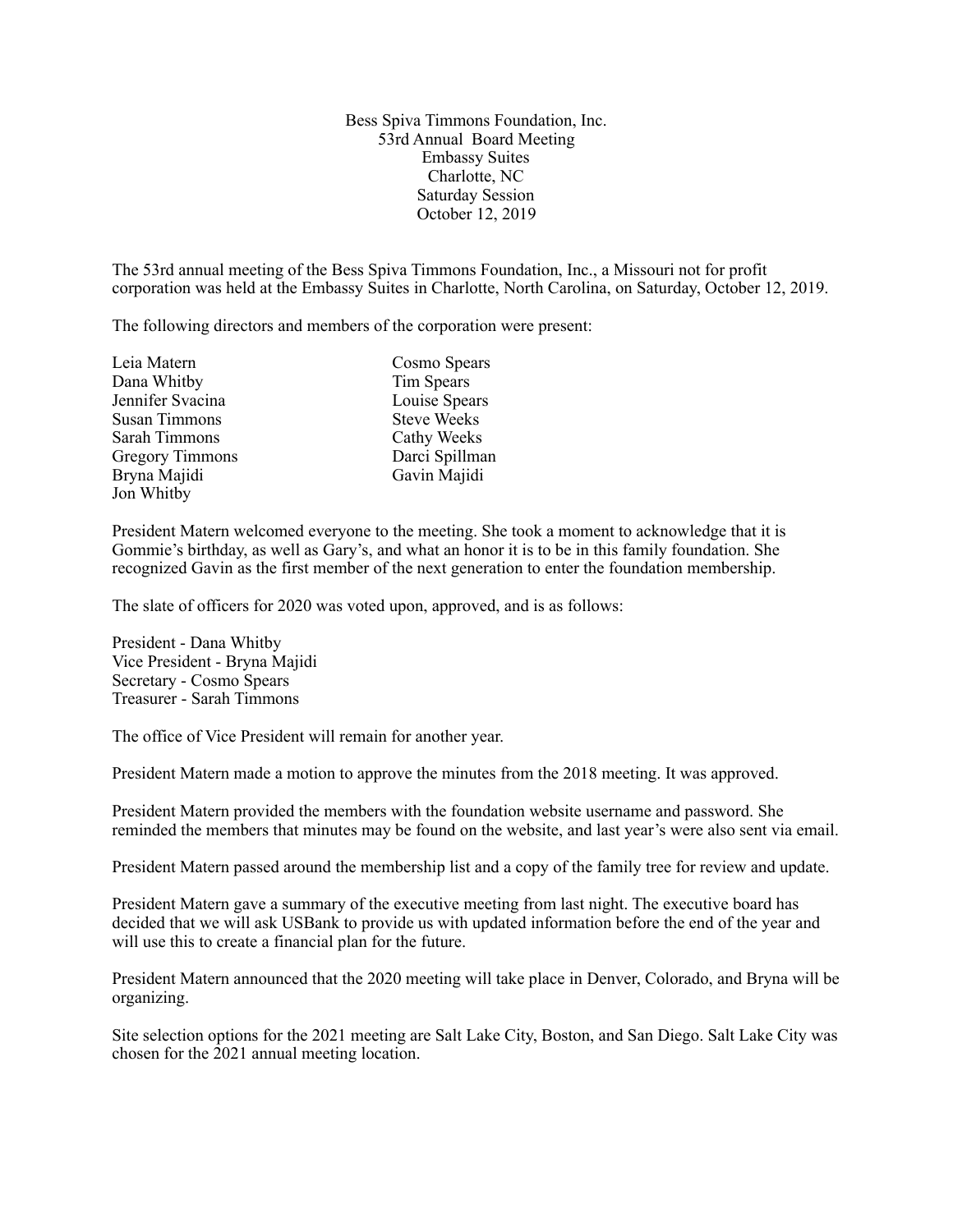President Matern provided family giving reports and an investment review. A family giving report was given to each member detailing a breakdown of giving within each family branch.

The target amount for this year's giving is \$113,400. After review and written ballot submission from all members, the following grant recipients were selected:

| Name of Organization                             | Summary of Request                    | Location              | Awarded   |
|--------------------------------------------------|---------------------------------------|-----------------------|-----------|
| <b>Almost Home</b>                               | <b>Foundations to Success</b>         | St. Louis, MO         | \$1000.00 |
| Angel Heart Pajama Project                       | Pajama and Books<br>                  | Tucson, AZ            | \$2000.00 |
| Assistance League of Everett                     | <b>Operation School Bell</b>          | Everett, WA           | \$2500.00 |
| Bagosendaan                                      | Leadership Camp<br>                   | Mahnomen, MN<br>.     | \$500.00  |
| Big Brothers, Big Sisters of Tucson              | Mentor Program Enrollment Improvement | Tucson, AZ            | \$1000.00 |
| <b>Big Little School</b><br>                     | Toilet                                | Eugene, OR            | \$3000.00 |
| Bohart Museum of Entomology                      | Water Bear Sculpture                  | Davis, CA             | \$2500.00 |
| C.A.R.E. 4Paws<br>                               | <b>Critical Communities Clinics</b>   | Santa Barbara, CA<br> | \$1000.00 |
| <b>CAFA</b>                                      | Mommy Mentoring                       | Eugene, OR            | \$5000.00 |
| Camp TLC                                         | Camp TLC                              | Long Beach, CA        | \$1000.00 |
| <b>Caring Ministries</b>                         | Site Lighting and Security            | Tucson, AZ            | \$5000.00 |
| Cass County Historical Society, Inc.             | "Writer's Easel"<br>                  | Harrisonville, MO     | \$2700.00 |
| Cedar Springs Church<br>                         | Cedar Springs Outdoor Adventure       | Slinger, WI           | \$1000.00 |
| Chix 4 A Cause                                   | Gifts of Love<br>.                    | West Bend, WI<br>.    | \$2000.00 |
| Community Home Repair Projects AZ                | Home Safety Program                   | Tucson, AZ            | \$3000.00 |
| Down Syndrome Association of Central<br>Kentucky | Summer Enrichment Program<br>         | Lexington, KY         | \$1500.00 |
| E-Tech International                             | Rio Sonora Independent Water Project  | Santa Fe, NM          | \$5000.00 |
| Friends of Saguaro National Park                 | Environtmental Education              | Tucson, AZ<br>.       | \$7500.00 |
| Izi Azi Foundation                               | Growing and Giving                    | Tucson, AZ            | \$1350.00 |
| Jason's Friends Foundation, Inc.                 | Brent's Place Lodging Project         | Casper, WY            | \$2500.00 |
| <b>KOMAK</b>                                     | 2019 Client Support                   | Portland, OR          | \$7500.00 |
| Little Hands Can                                 | <b>Happy Helpers</b><br>              | Springfield, OR       | \$1000.00 |
| Logan County Healthcare Foundation               | Wound Chair Physical Therapy          | Oakley, KS            | \$3000.00 |
| Love is Greater Than Hate<br>                    | Media Outreach                        | Hartford, WI          | \$1000.00 |